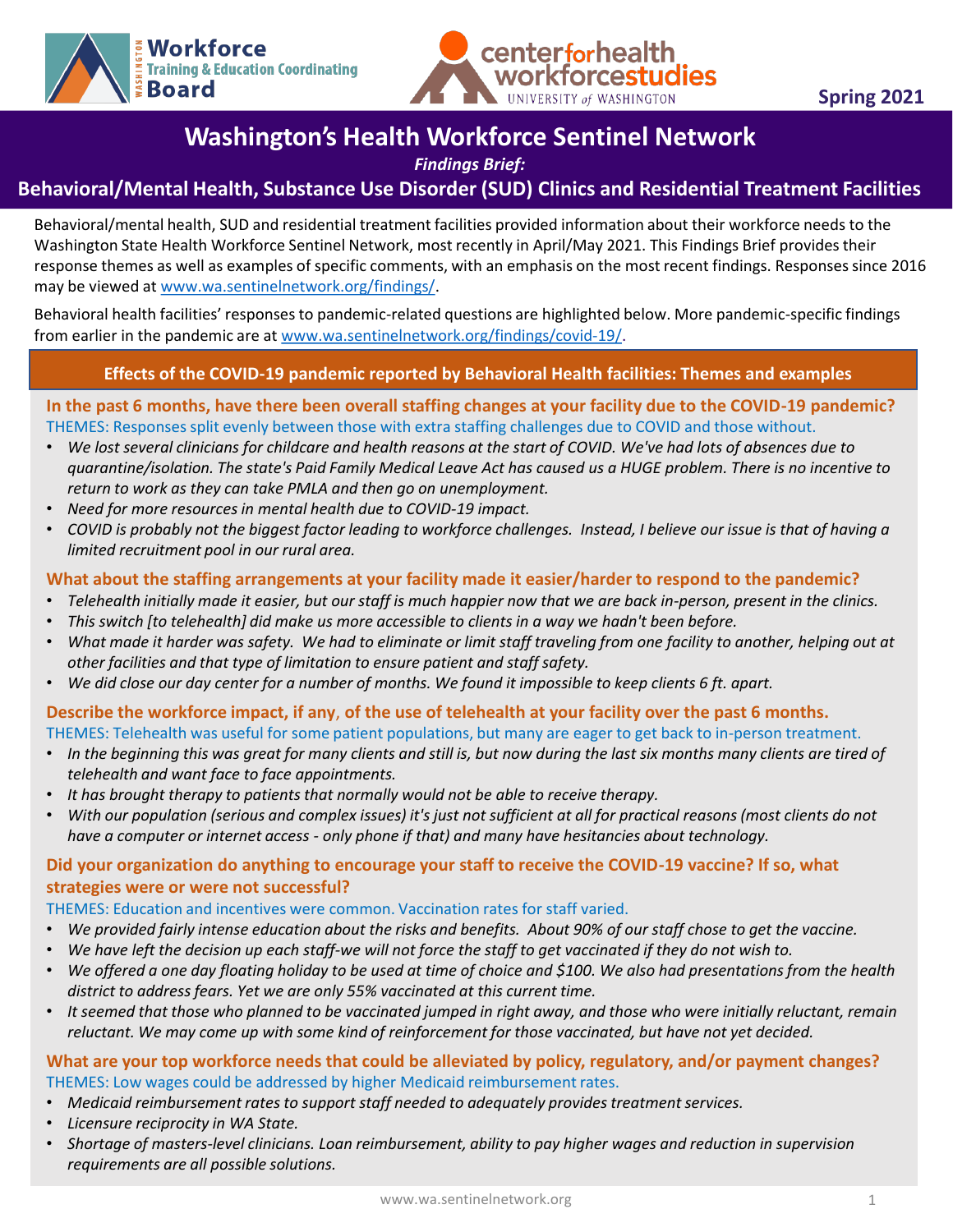## **Behavioral Health Facilities (Spring 2021)**

Between 2016 and 2021, over the course of 10 reporting periods, behavioral health\* and other health care facilities in Washington provided key, on-the-ground information to the Washington State Health Workforce Sentinel Network. Below are highlights of trends over time and recent findings. More findings from behavioral/mental health, SUD and residential treatment facilities, along with those from other health care facilities, are at wa.sentinelnetwork.org.

## **Behavioral Health Facilities\* - Occupations with exceptionally long vacancies: 2016-2021**

| Top occupations cited as having exceptionally long vacancies by date of reporting |                                        |                                               |                                                                        |                                        |                                                 |                                                              |                                                              |                                              |                 |
|-----------------------------------------------------------------------------------|----------------------------------------|-----------------------------------------------|------------------------------------------------------------------------|----------------------------------------|-------------------------------------------------|--------------------------------------------------------------|--------------------------------------------------------------|----------------------------------------------|-----------------|
| <b>Rank</b>                                                                       | Spring 2017                            | <b>Fall 2017</b>                              | Summer 2018                                                            | Spring 2019                            | <b>Fall 2019</b>                                | Spring 2020                                                  | <b>Fall 2020</b>                                             | Spring 2021                                  |                 |
| 1                                                                                 | <b>Mental health</b><br>counselor      | <b>Chemical</b><br>dependency<br>professional | <b>Mental health</b><br>counselor                                      | <b>Mental health</b><br>counselor      | <b>Mental health</b><br>counselor               | <b>Mental health</b><br>counselor                            | <b>Mental health</b><br>counselor                            | <b>Mental health</b><br>counselor            |                 |
| $\overline{2}$                                                                    | Chemical<br>dependency<br>professional | <b>Mental health</b><br>counselor             | <b>Chemical</b><br>dependency<br>professional<br><b>Peer counselor</b> | Chemical<br>dependency<br>professional | <b>Chemical</b><br>dependency<br>professional   | Chemical<br>dependency<br>professional                       | <b>Chemical</b><br>dependency<br>professional<br>$(SUDP)***$ | Substance<br>use disorder<br>professional*** | 个<br>Most cited |
| 3                                                                                 | Social worker                          | Social worker                                 | <b>Nurse</b><br>practitioner                                           | Social worker                          | <b>Peer counselor</b>                           | Social worker                                                | Social worker<br>(Mental<br>Health/SUDP)                     | <b>Psychiatrist</b>                          |                 |
|                                                                                   |                                        | <b>Nurse</b><br>practitioner                  |                                                                        |                                        |                                                 |                                                              |                                                              | Social worker                                |                 |
| 4                                                                                 | <b>Nurse</b><br>practitioner           | <b>Peer counselor</b>                         | Social worker                                                          | Marriage &                             | Marriage &<br>family therapist family therapist | <b>Peer counselor</b>                                        | <b>Registered</b><br>nurse                                   | <b>Peer counselor</b>                        |                 |
|                                                                                   |                                        |                                               | <b>Psychiatrist</b>                                                    |                                        |                                                 |                                                              |                                                              |                                              |                 |
| 5                                                                                 | <b>Registered</b><br>nurse             | Registered<br>nurse                           | Marriage &<br>family therapist                                         | <b>Peer counselor</b>                  | Social worker                                   | <b>Multiple</b><br>occupations<br>cited at same<br>frequency | Marriage &<br>family therapist                               |                                              |                 |
|                                                                                   |                                        |                                               |                                                                        | <b>Psychiatrist</b>                    |                                                 |                                                              | Peer<br>counselor<br><b>Psychiatrist</b>                     | <b>Registered nurse</b>                      |                 |

\*Behavioral/mental health, substance use disorder clinics and residential treatment facilities

\*\*Summer and Winter 2016 findings not shown due to space constraints

\*\*\*Occupation title changed to Substance Use Disorder Professional (SUDP) in 2019

## **Reasons for vacancies reported by Behavioral Health facilities**

**Most vacancy issues were related to salary demands or applicant qualifications.** 

- *[Multiple occupations] Integrated care has created competition for these positions with agencies that can afford to pay at higher rates because of the difference in reimbursement for services.*
- *[Multiple occupations] Frequently, as soon as clinicians/therapists meet licensure requirements, they leave for a position in a hospital, clinic or private practice where wages are higher and documentation requirements are lower.*
- *Ongoing turn-over with our Psychiatric aides (we use Certified Nursing Assistants whenever we can) and very limited application pool. McDonalds has a starting salary higher (\$15/hr.) than we can pay.*
- *Many SUDP/Ts salary/wage expectations are above what the agency can pay due to low Medicaid rates.*
- *[Chemical dependency professionals/Substance abuse and behavioral disorder counselors] Finding that applicants are not proficient in writing treatment plans.*
- *Finding an SUDP with a Masters degree is like finding a unicorn. Please make this an easier process.*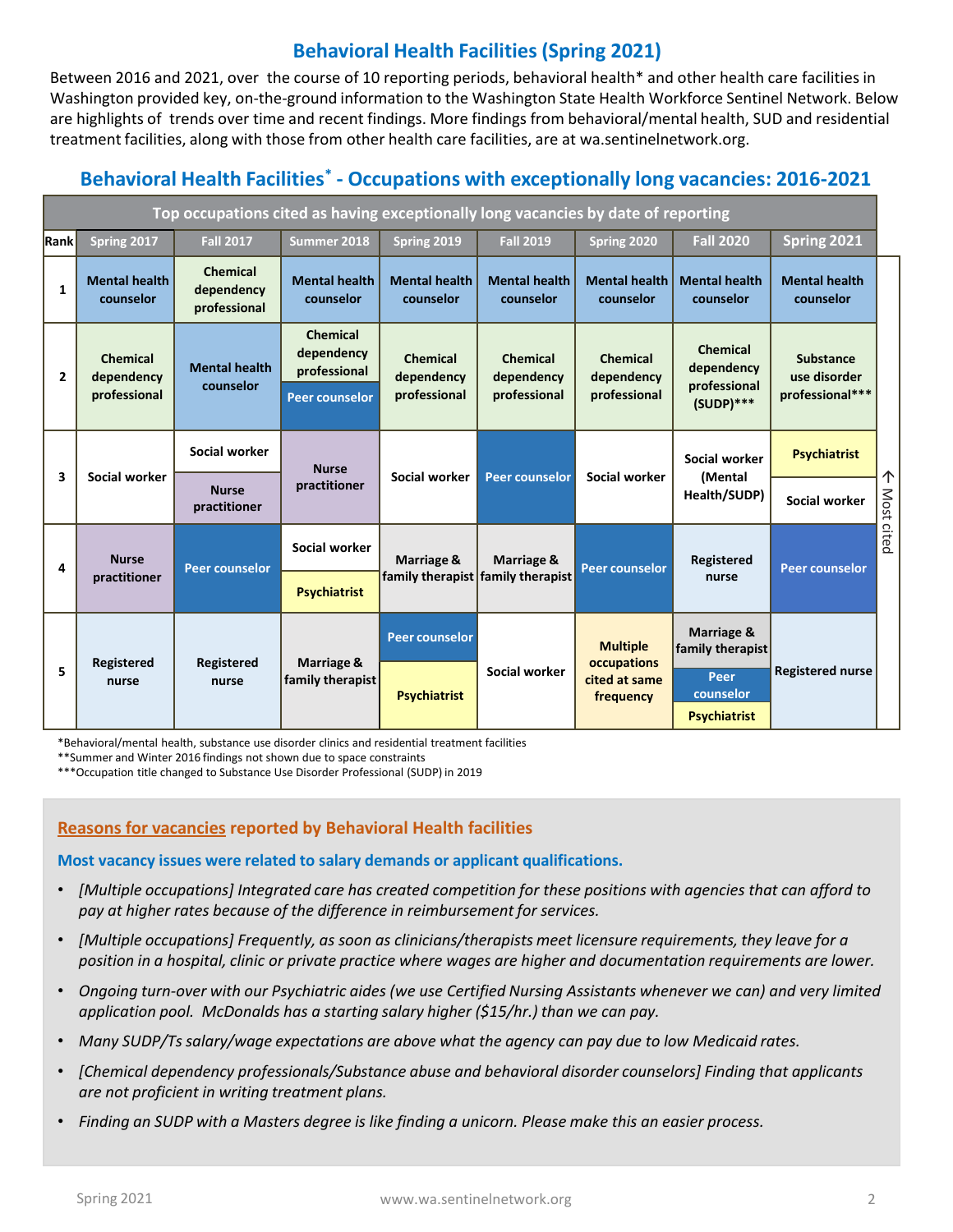## **Demand for healthcare workforce reported by Behavioral Health facilities\* (Fall 2020)**

#### **Most Sentinels interpreted this question as relating to community demand for mental health services**

- *Due to all the new stress, anxiety, and depression many new individuals are looking for services. Many past clients also looking to start services again.*
- *[Mental health counselors] It seemed that once COVID hit the one year mark, more children, youth and parents expressed a greater challenge with anxiety, frustration, depression, etc.*

#### **Reasons for worker retention/turnover problems reported by Behavioral Health facilities\***

#### **Some turnover issues related to the COVID-19 pandemic**

- *[Multiple occupations] Many people do not want to return to the office to see clients face to face.*
- *[Registered nurses] Very high acuity on units due to people waiting longer to come in and arriving sicker when they do come in due to COVID.*

#### **But other issues were present before the pandemic**

- *[Mental health counselors, Social workers] Our clinicians have attributed their leaving mostly to pay, but some have left the field (at least temporarily) due to burnout.*
- *[Registered nurses] We are competing with primary care & local hospital. Also, I believe RNs want to practice in primary care and hospitals where all of their skills are put to use.*
- *[Psychiatric aides] Employees in this position have found work elsewhere that provide higher wages. We also believe that employees have left due to the stress related to the position.*

**Changes in Behavioral Health facilities' priorities regarding orientation/onboarding for new employees and training for existing/incumbent workers**

#### **The content of onboarding and training sessions focus primarily on COVID-19 protocols**

- *New training around providing tele-health services.*
- *New payment model, emphasis on understanding service delivery adherence/documentation, telehealth training.*
- *Had to train all staff in COVID PPE and precautions.*

#### **Changes to the way information is delivered has been necessary**

- *All orientation is either virtual or in small classes. All training includes COVD PPE training.*
- *Most training is done remotely, except the ones that involve hands on learning. These classes are significantly smaller and have long wait lists.*

#### **New roles for existing employees and new occupations hired by Behavioral Health facilities\***

- *[Mental health counselors] We are having to shift our MA staff away from most case carrying just to make sure we can cover assessments and acute cases. We don't want to do that, but it's a reality.*
- *[Nurse practitioners, Psychiatrists] We are asking psychiatric providers to do more outreach and community-based care with our other clinical teams- which some are willing to do and enjoying it, others not willing.*
- *[Multiple occupations] Using more Tele-behavioral Health due to COVID.*
- *New roles hired: Care coordinators/case managers, screeners, medical assistants, data analyst.*

\*Behavioral/mental health, substance use disorder clinics and residential treatment facilities